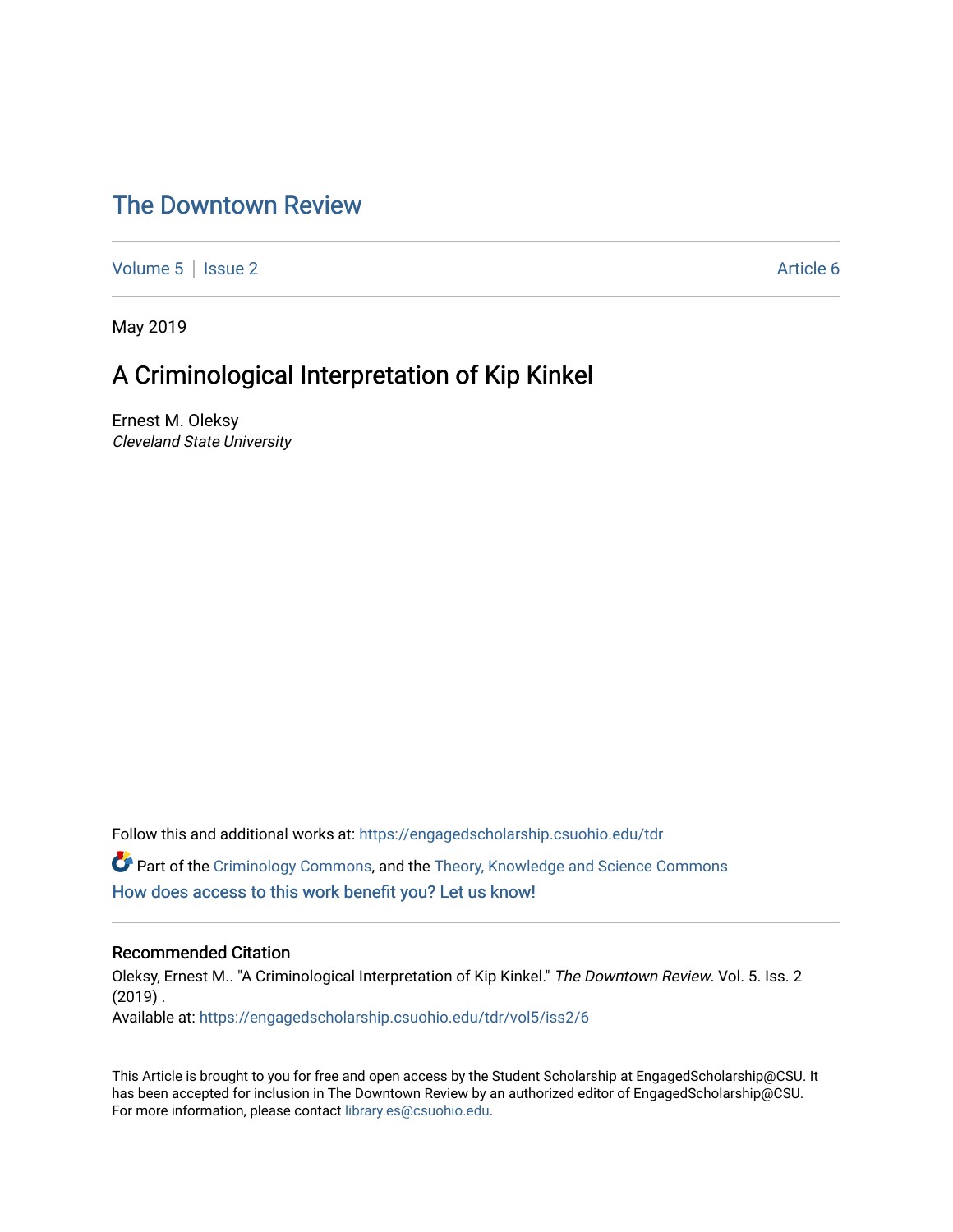Techniques of neutralization refer to psychological strategies that criminals use to justify their actions. Kip Kinkel utilized denial of responsibility to justify his spree murders of his parents and his high school classmates. When apprehended by the police and interrogated, Kinkel stated that he committed these crimes because "he had to." He rationalized his decisions by stating that he knew his parents were embarrassed of him after he was suspended and even expelled from high school; because he loved his parents, he felt like the only recourse that he had was to take their lives. Kinkel also stated that he was hearing voices in his head, perhaps as an initial attempt at exhibiting schizophrenic behavior so that he could make an insanity defense in court, though he ultimately reneged these claims (Swanson, 2000).

Hirschi's social bonding theory argues that a lack of social bonds will heighten an individual's propensity for committing crime, as one will believe that one has nothing to lose. I believe this theory to be the strongest of the social process theories in explaining Kinkel's behavior (Tibbets & Hemmens, 2018). Despite having some friends, Kinkel constantly felt isolated and wrote in his letter of admission that he constantly felt alone, meaning that he had low attachment in his relationships. Kinkel also had low commitment because he was held back in elementary school, hung out with juvenile delinquents, and committed misdemeanors like throwing debris at cars from a young age. Kinkel would ultimately be expelled from high school, lessening his commitment to society even more (Swanson, 2000).

Kinkel had low involvement in society because, even when he played football, he was a second and third string player and still felt isolated. Kinkel spent most of his leisure time in his room, researching bomb-making techniques and details of school shootings. It is reasonable to conclude that Kinkel either failed to develop social bonds or, at best, formed very weak social bonds (Swanson, 2000).

Though Kinkel seemed to have an ectomorphic body, whereas a mesomorphic body type would put him at greater risk for committing crimes (Tibbets & Hemmens, 2018), Kinkel did demonstrate a propensity for violent activities. Kinkel self-selected into martial arts as a result of being bullied in elementary and middle school and tended to enjoy the physicality of the sport. Furthermore, his father signed him up for football. Kinkel played linebacker, a position that requires strength and agility to tackle offensive players (Swanson, 2000).

It is also reasonable to hypothesize that Kinkel had low intelligence when considering how he struggled in school and was held back in first grade, and I believe that intelligence is the strongest predicting factor of the biological ones for Kinkel's crimes. Kinkel was also diagnosed with dyslexia, making language production and comprehension more difficult (Swanson, 2000). Though dyslexia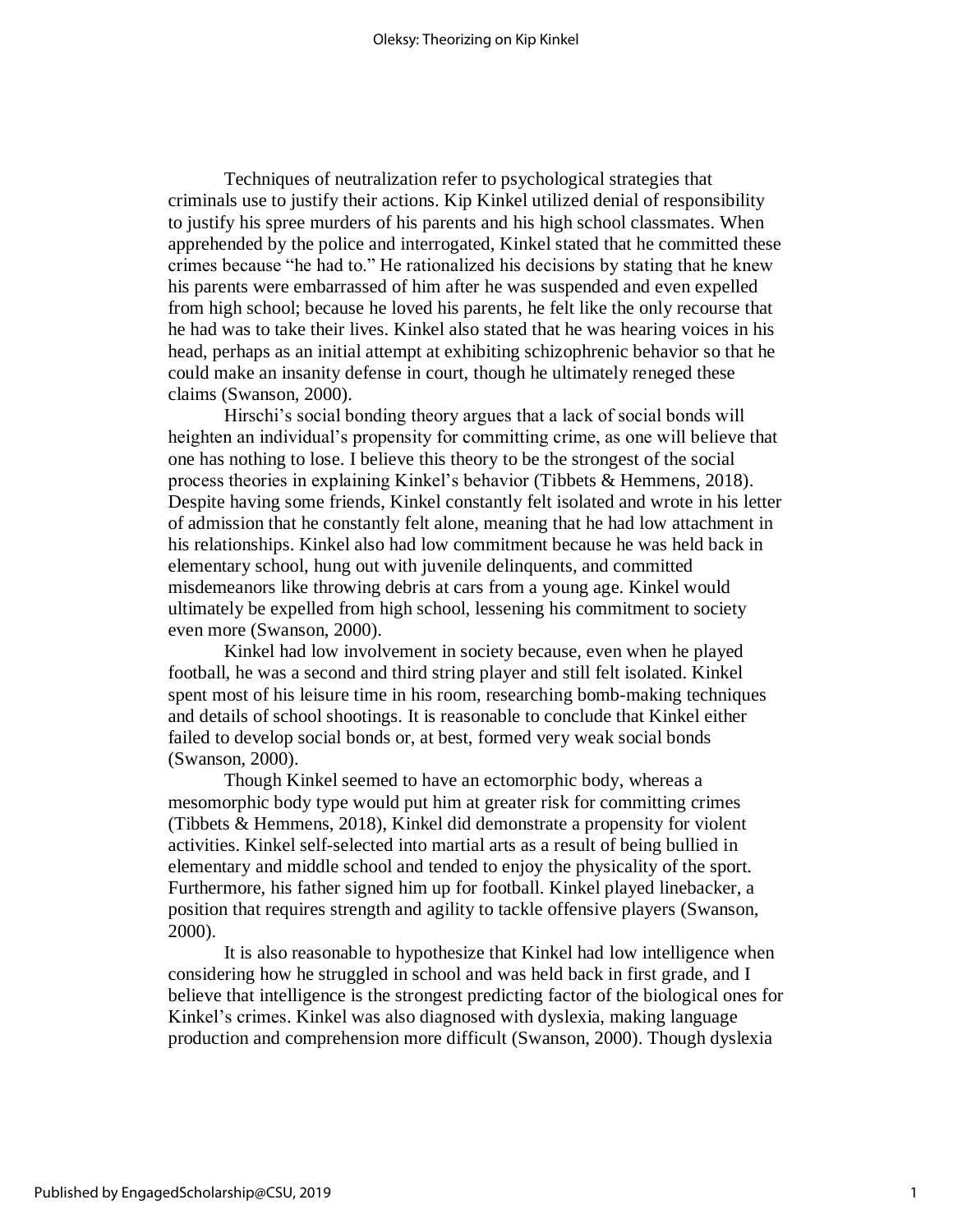is not correlated with low levels of general intelligence, it can be correlated to low levels of verbal intelligence. Should Kinkel have had a lower verbal intelligence, it would be consistent with Hirschi and Hindelang's findings that low verbal intelligence has a significant impact on criminality (Tibbets & Hemmens, 2018).

Goddard's general idea that morons are more dangerous to society than idiots may also have metaphorical value in explaining Kinkel's criminality. Morons have higher IQs than idiots, and as such, may not be recognized as being as cognitively impaired as idiots. Though Kinkel was held back in school, the video did not state that he was enrolled in fundamental-level courses or that he was receiving special education (Tibbets  $\&$  Hemmens, 2018). When considering that Kinkel was competent enough to research bomb-making and even develop explosives, one may hypothesize that Kinkel was actually rather average in overall intelligence, but that his struggles in verbal intelligence are more predictive of his criminality than any presumptions of his overall intelligence (Swanson, 2000).

Lastly, the fact that Kinkel quit taking Prozac on his own accord after he completed psychotherapy is another biological risk factor. Kinkel quit this antidepressant "cold-turkey," when a gradual tapering off of the medication is recommended by physicians. When considering that Kinkel had a history of depression and even may have experienced the nosology of schizophrenia, Kinkel should have been continued on pharmaceutical and/or psychotherapeutic intervention, and certainly should not have quit taking his medication prior to consulting a medical health expert (Swanson, 2000). Individuals who have experienced a major depressive episode in the past are at heightened risk to experience another one in the future, which can often be met with suicidal and, sometimes, homicidal ideations (Tibbets & Hemmens, 2018). Kinkel should not have been released from medical intervention as hastily as he was.

Routine activities theory argues that a suitable target, motivated offender, and lack of guardianship are necessary for crime to occur, and I believe this theory is the strongest of the criminal opportunities theories in explaining Kinkel's behavior. Research conducted by routine activity theory academicians has determined schools to be one of the most suitable targets in contemporary American society (Tibbets & Hemmens, 2018). Since Kinkel's high school did not have metal detectors or a police officer guarding the entrance, walking into the school with firearms was an easy feat. Furthermore, Kinkel was suspended by the same high school in the past when he brought a fully loaded firearm into school and kept it in his locker (Swanson, 2000).

Kinkel was clearly a motivated offender, since he felt social isolation and believed he had no other choice but to commit mass murder to deal with his clinical depression. Lastly, the lack of metal detectors and police officers also contribute to a lack of guardianship at Thurston High School. Also, students and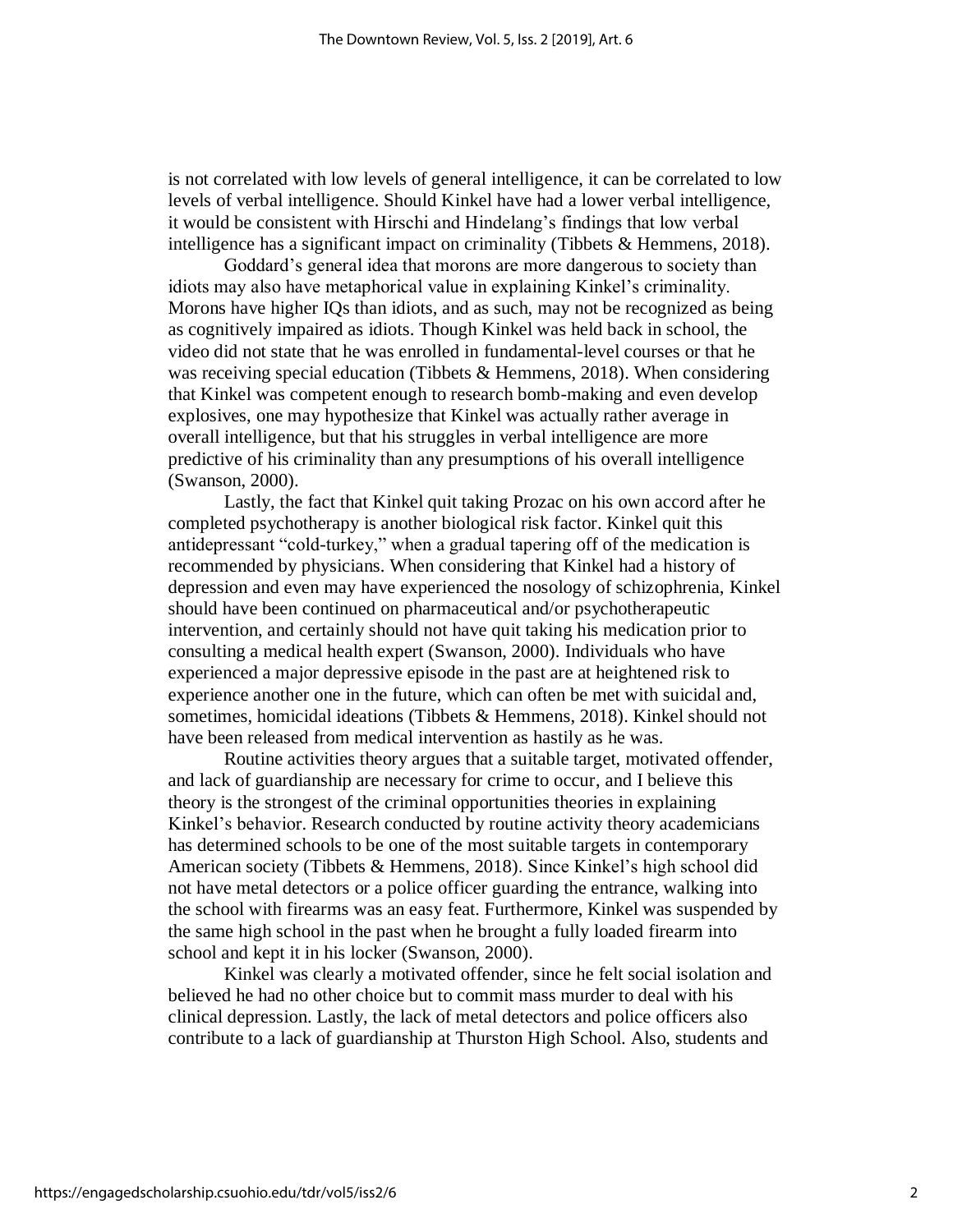faculty are not allowed to carry firearms inside schools, and despite the fact that that may make high schools safer in general, it is also true that the lack of other armed individuals in the school meant that Kinkel could continue his killing spree undeterred until students and police officers physically subdued him (Swanson, 2000).

Lifestyle factors also contributed to Kinkel's delinquency. For one, the Kinkel residence was located within the wilderness, apart from society. Though this isolation did not seem to majorly affect Kinkel's older sister - Kristen, Kinkel being spatially distant from others, particularly members of his own generation, may have exacerbated his feelings of social isolation, which contributed to his major depressive disorder. Also, Kinkel would hang around with juvenile delinquents, and although it was never stated that he was a member of a selfrecognized gang, the elements of an antisocial code of ethics, including bombmaking and reckless vandalism of moving automobiles, and multiple members having been cycled through the juvenile criminal justice system, were apparent in his kith-group. Being involved with such individuals heightened Kinkel's opportunities for delinquency, and as he began accruing a criminal record, he gradually became emboldened enough and hopeless enough to commit mass murder, a commonality of most serial killers (Swanson, 2000).

Hirschi's social bonding theory is most applicable to the case study of Kip Kinkel. Through Kinkel's own admission, factors like his isolation, the humiliation that he and his family felt on account of his conduct, and being bullied all heavily contributed to his despair and, ultimately, to his offending. Furthermore, Kinkel's struggles in the classroom likely resulted in him never developing strong bonds with any teachers, nor was he a successful football player, so his coaches probably did not think much of him, either. The aforementioned factors elucidate that Kinkel not only struggled to form meaningful social bonds with his peers, but also with adult authority figures. The one exception to this trend was Kinkel's psychologist, though he lost touch with this man after his therapy was completed. Furthermore, the psychologist indulging Kinkel's obsession with firearms was an exacerbant to Kinkel's persistent lobbying to his father to purchase an arsenal of different guns (Swanson, 2000).

Though three of the four elements of Hirschi's social bond have already been discussed in relation to Kinkel, his moral beliefs may also have contributed to his criminality and inability to forge social bonds. The clearest evidence of Kinkel's moral beliefs was his interest in *Romeo and Juliet*. The Shakespearian romantic tragedy emphasizes themes of adolescents being victims of the social circumstances created by their families and death as an escape to their suffering. The modern retelling of this play, *Romeo + Juliet*, couples all of the themes present in the original work, in addition to modernly flavoring the tale with firearms as a tool to settle the issues faced by the characters. Coincidentally,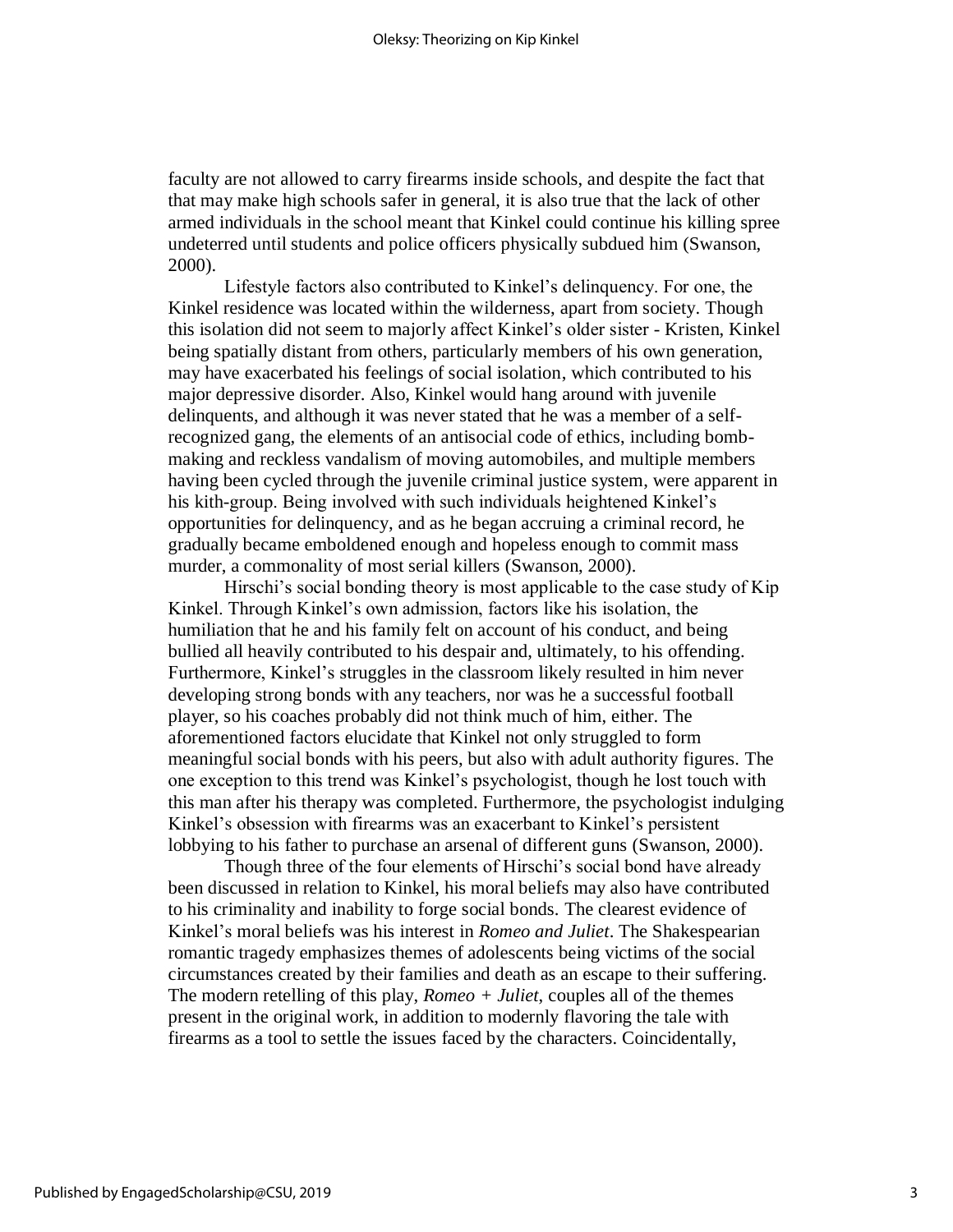Kinkel's fascination and obsession with firearms would have likely been piqued by this telling of his favorite tale, and when considering his analytical perspectives on the efficacy of school shooters, it is not difficult to imagine how Kinkel's morality would have developed and why it would not aid him in developing prosocial relationships (Swanson, 2000).